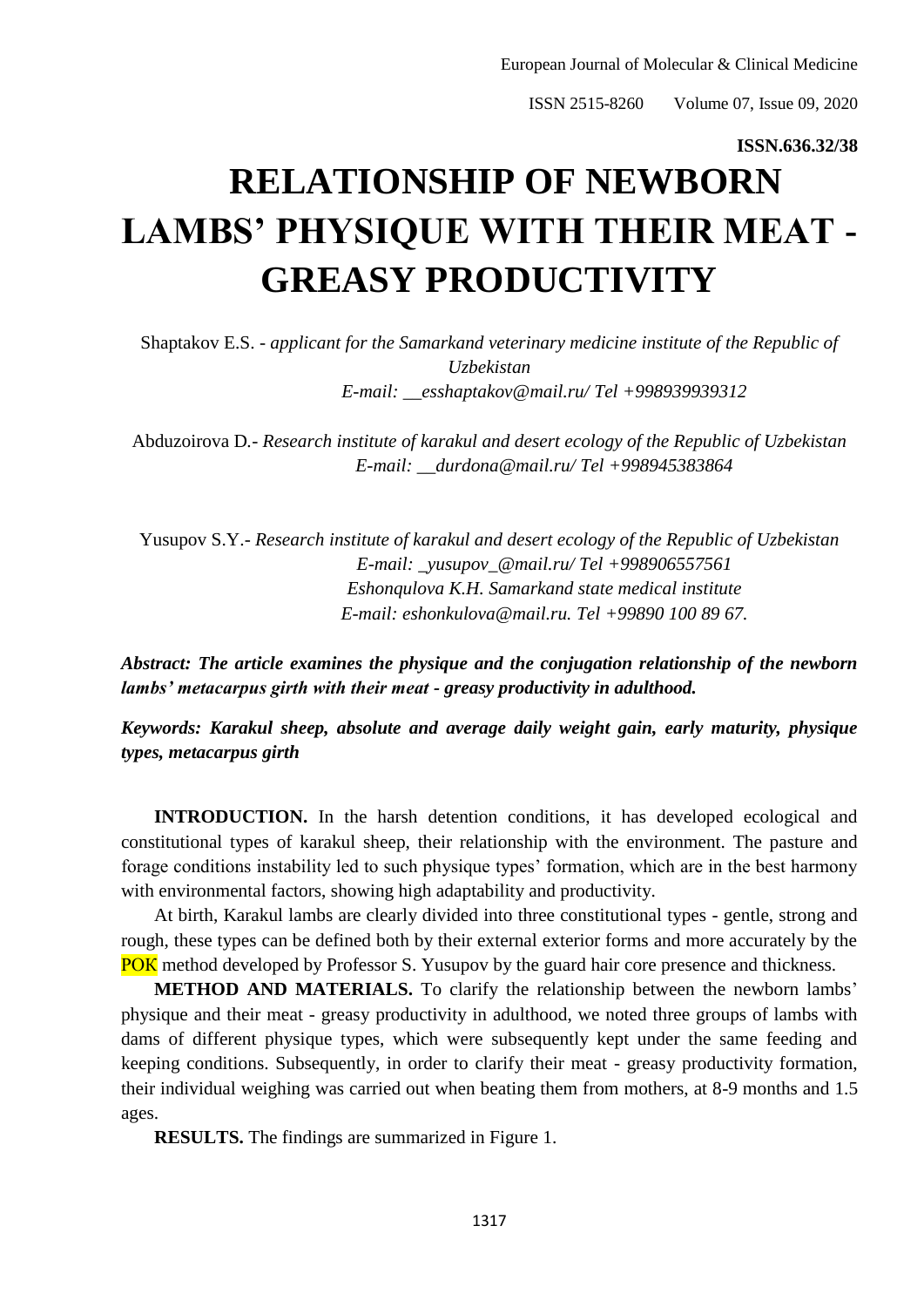## European Journal of Molecular & Clinical Medicine

ISSN 2515-8260 Volume 07, Issue 09, 2020



Age dynamics of lambs' live weight of different physique types, kg

1. at birth. 2. at beating. 3. at 8-9 months of age. 4. at 1.5 ages tender strong rough

Figure 1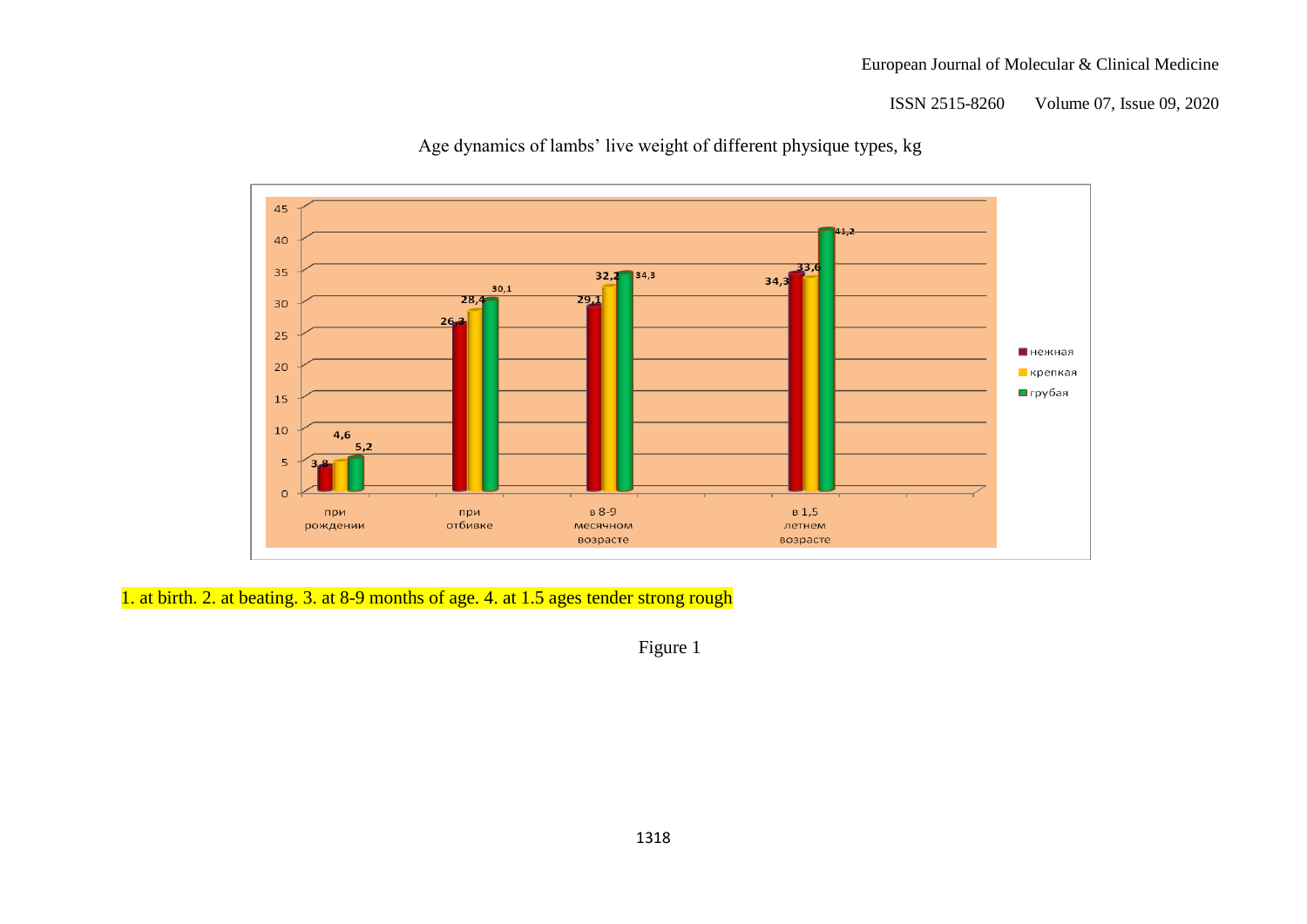Figure 1 analysis shows that lambs of different physique types already at birth differed in live weight. Thus, lambs of tender physique were the smallest and weighed 0.8 and 1.3 kg (12.1- 13.4%), respectively, less than lambs of the strong and coarse types. The difference in live weight between strong and coarse physique types was 0.5 kg (11.1%) in favor of coarse physique lambs.

By the end of the lactation period of growth, the difference in lambs' live weight of different physique types decreased slightly and amounted to 2.1 between tender and strong lambs, between gentle and rough -3.8 and between strong and coarse lambs 1.7 kg, which is 6.1; 11.4 and 10.6%.

By the end of the grazing period of the first growth year, the lambs maintained the difference in growth. Thus, tender physique lambs were inferior in live weight to lambs of strong and coarse physique by 11.0 and 11.8%. Lambs of coarse physique, as before, had the highest body weight - 34.3 kg.

At the age of one and a half, a similar difference persisted and, accordingly, amounted to 11.5; 12.0 and 10.4%. The analysis shows that there is a direct relationship between the physique types of lambs with their body weight in all studied age periods. These two indicators are positively correlated and the correlation coefficient between them is from 0.64 to 0.85. This means that by selecting animals with a strong and coarse physique, we can facilitate the larger animals' selection, with a better expression of meat - greasy production.

Unfortunately, the live weight does not always reflect their meat - greasy productivity. This is due to body shapes.

It has been established that lambs with rounded chest shapes, elongated and wide backs filled with thighs, wide loins, straight rump, elongated neck, protruding dewlap, and the presence of subcutaneous fat are the best in meat and greasy productivity. Usually, according to these signs severity, their fatness degree is determined in lifetime. After slaughter, mutton is usually divided into three categories based on fatness.

In an animal body, bone tissue plays an important role - it performs support-trophic and hematopoietic functions, is a powerful depot of mineral salts necessary for the body.

The metacarpal bone is one of the indicators characterizing the skeletal system development and the animals physique strength, with which the productivity viability, level and nature are to some extent associated (A.I. Erokhin etc. 2015).

Some scientists consider the skeleton and especially the metacarpal bone as one of the potential indicators for meat production.

Improved beef sheep have shorter bones and relatively thicker bones than unimproved or woolly sheep. Short-legged lambs have a deeper muscle layer.

According to A.I. Erokhin (1915) and others, a relatively short metacarpal bone is associated with early maturity and good carcass quality, while a long metacarpal bone indicates late development and low carcass quality.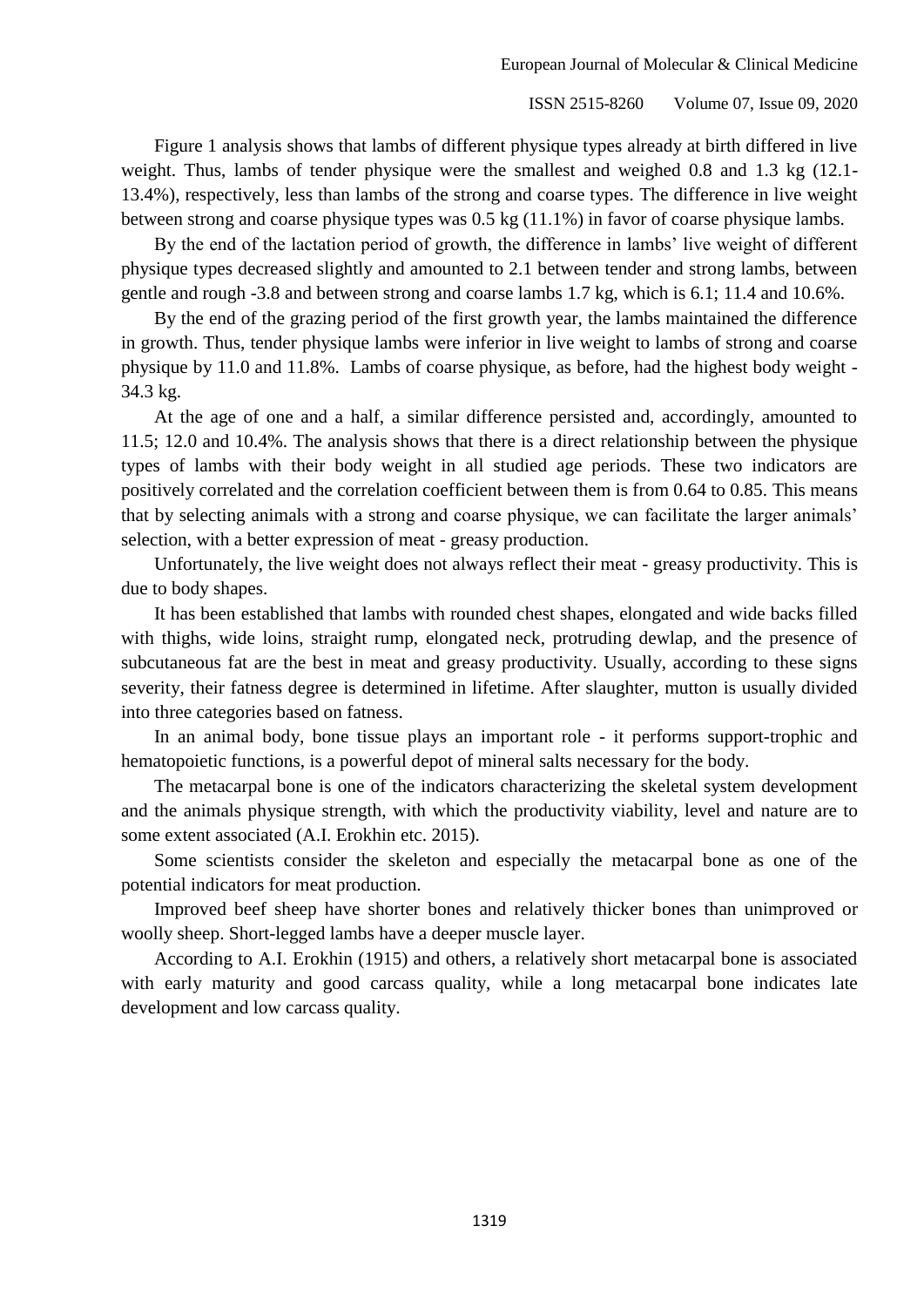ISSN 2515-8260 Volume 07, Issue 09, 2020



Age dynamics of lambs live weight with different metacarpal bones thicknesses, kg

1. at birth. 2. at beating from mother. 3. at 8-9 months of age. 4. at 18 moths of age

first second

third

Figure 2